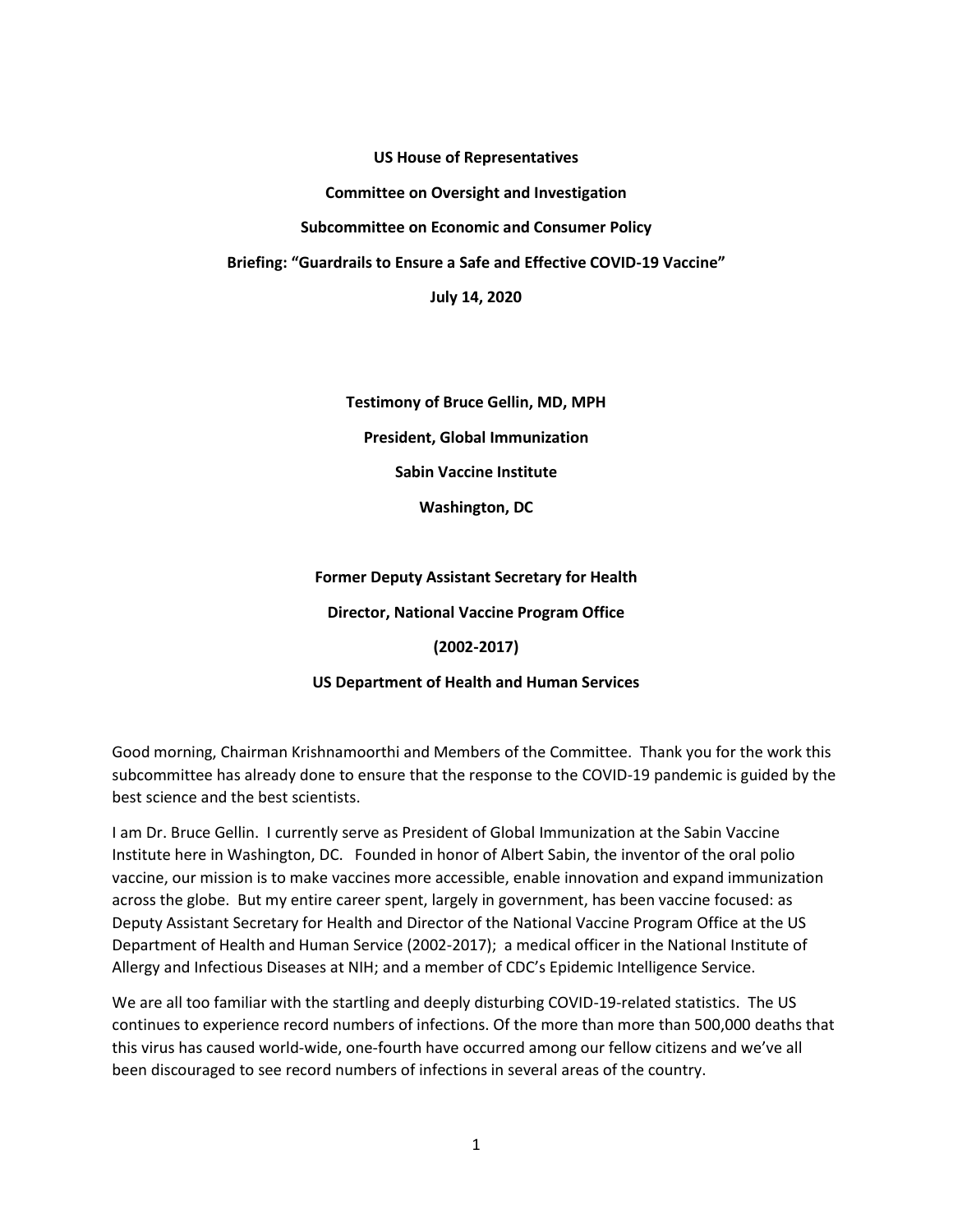Beyond the obvious health impacts, no sector of society has been spared and the full economic and societal reckoning will be grim, though difficult to predict. Current estimates project that the pandemic will lead to a drop in global economic growth by 3% to 6% and global trade could be reduced by 13% to 32% in 2020.

While various efforts – "flattening the curve", social distancing, and face coverings are all important in helping to control COVID-19, it is absolutely clear that only population-wide immunity will dampen the virus' ongoing spread and end the pandemic. Let me repeat that: Only population-wide immunity will stop the spread of COVID-19 and end the pandemic.

Consequently, there has been an unprecedented effort to rapidly develop vaccines that can be deployed across the US population and globally. There are upwards of 160 vaccine candidates in the mix. This effort has been extraordinary and marked by collaboration, innovation and speed. The focus of today's hearing is: How do we ensure that all of this results in vaccines that are both safe and effective?

In addition to good science – always the starting point – I would suggest three crucial elements that are fundamental to the success of this extraordinary effort:

- **1. No short cuts**
- **2. Transparency**
- **3. Trust**

Let me briefly describe each and why they are vital.

### **No short cuts:**

The development of a successful human vaccine, from idea to licensure, is a complex and lengthy process and the majority of vaccine candidates that enter the race don't make it to the finish line for a variety of reasons: the immune response or side effect profile isn't what was desired, it may be difficult to manufacture a particular vaccine at scale, and the cost of development and manufacturing are too high. That there are many COVID-19 vaccines in the development pipeline is good news as this gives us more assurance that some will make it to the finish line as it is likely that several in the development R&D pipeline will drop out of the race.

But these timelines reflect both the business and the science of vaccine development. The cost of development increases with each step in the process, so if a product doesn't look like it will be successful, vaccine companies cut their losses and move on. But in response to this public health emergency, there are a number of steps that can be taken in parallel rather than in sequence that can shorten these timelines without sacrificing a thorough assessment of safety and efficacy. The most obvious is proceeding with the huge cost of manufacturing before it is clear that a vaccine candidate is going to work.

FDA Commissioner Hahn is to be commended for publishing the detailed guidance document on the development of COVID-19 vaccines. Guidances like these are critical as they signal to all the key considerations for clinical and non-clinical data, for chemistry, manufacturing and controls and for post licensure safety and effectiveness monitoring. And as the entire US population is at risk for COVID-19 infection, clinical trials should also ensure that vaccines are evaluated in all populations. While the intended purpose of this document is guidance for industry, it also lets all know what is to be expected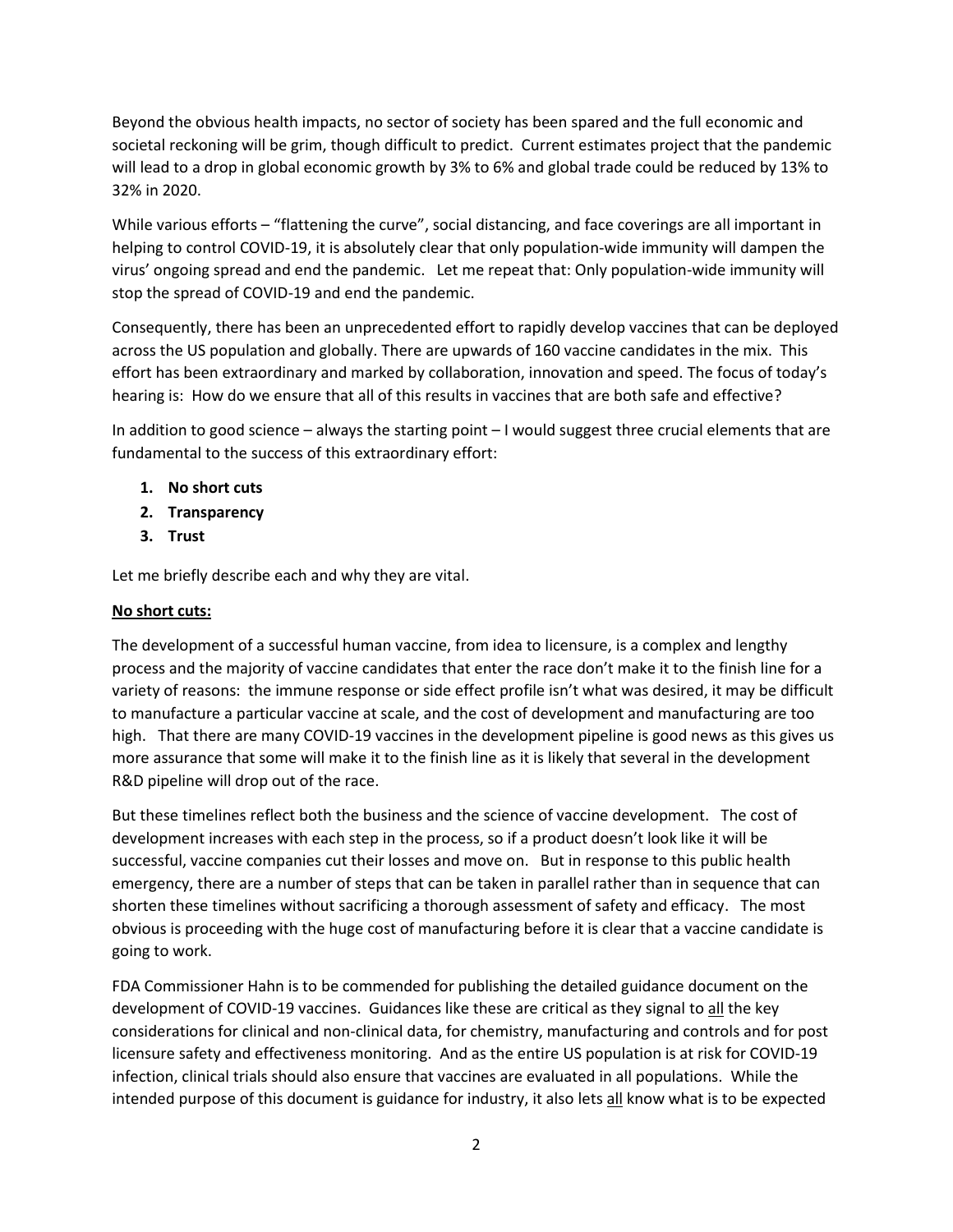of a vaccine that is to be considered for licensure or for use under an Emergency Use Authorization and meet the standards that have made an FDA approval so valuable for companies and consumers. As always, such guidance is based on the best available current thinking and can sometimes evolve with additional science, data and experience – and any changes would be to improve the process by which COVID-19 vaccines will be evaluated to ensure that any vaccine that is being considered.

But there is also a worry that pressured by the rush to bring COVID-19 vaccines to the American people at warp speed there may be well-intended desires to shorten timelines. But such short cuts could shortchange the process. We all know that cutting corners comes with a price. Should that happen, it is possible that important signals could be missed that may only be seen in retrospect where they could have been spotted in real time. The consequences of such a misstep are potentially grave – not only do we risk the acceptance of a COVID-19 vaccine that might not meet these standards, but we risk much more – the trust of the American people in the very process we have come here to discuss.

### **Transparency:**

Ultimately, a decision about licensure will be made by the FDA, as it should be. Sessions like the briefing you've organized today are important to be sure that those charged with important responsibilities are doing all that they can in service of the American people. I feel fortunate that in my time in government almost every day I was able to witness first-hand, the dedication of the best in the world in using their expertise to serve the American people. Because not all are able to view this first hand, that is in part why Congress passed the Federal Advisory Committee Act nearly 30 years ago. Advisory committees enlist our country's best experts who volunteer their time to help provide their advice to the government. And because transparency is an important element in the trust equation, meetings of federal advisory committees are open to the public.

**I strongly recommend that any vaccine that is being considered for licensure or use under and Emergency Use Authorization be reviewed in an open public meeting of FDA's Vaccine and Related Products Advisory Committee.** Without such public review, there is no doubt stories will appear – especially on social media – about any approved vaccine where decisions were made about things the government didn't want the public to see. Those stories are virtually impossible to stop. The best antidote for that problem is sunshine.

## **Trust:**

While we are here today to talk about the processes in place to ensure that COVID-19 vaccines that make it through the pipeline are safe and effective, we should also acknowledge that we're here today to talk about trust.

In 2015 the **National Vaccine Advisory Committee**, a federal advisory committee that reports to the Assistant Secretary for Health issued a landmark report: **Assessing the State of Vaccine Confidence in the United States**. The findings from that report remain relevant for the successful development and deployment of a COVID vaccine: trust in the research and development process that leads to vaccine licensure; trust in the process that recommends vaccines, trust in the providers who administer vaccines, and trust that once vaccines are used broadly in the population there is a system in place that continues to assess their impact to ensure that they are performing as expected.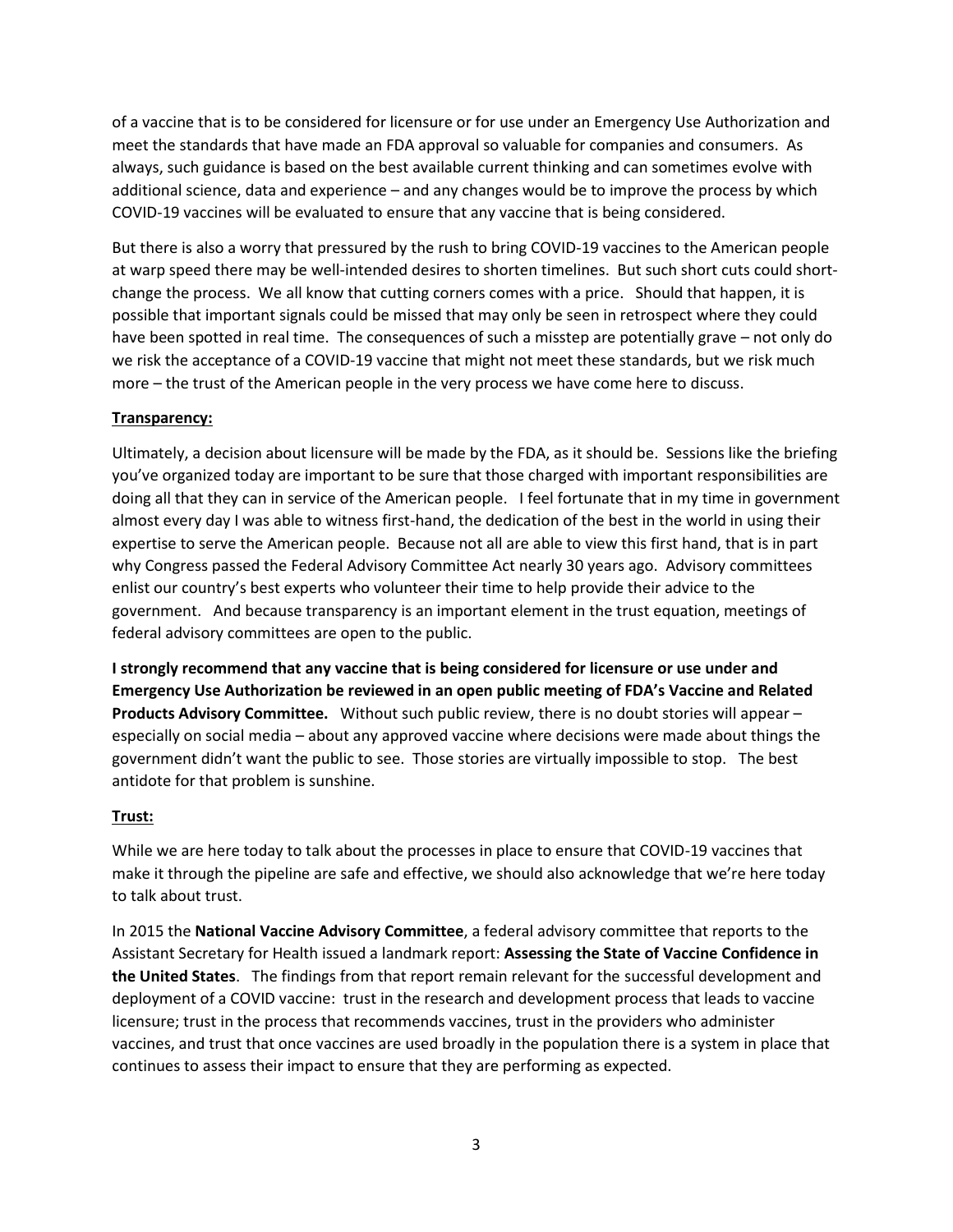A poll conducted in May by Associated Press-NORC Center for Public Affairs Research found that only half of the US adult population say they will take a COVID-19 vaccine, nearly one-third aren't sure, and approximately 1 in 5 said they would refuse. These results are a window into the confidence that the American public has about this process, which is why it's imperative that all have an opportunity to be witnesses to the process.

Everyone wants a safe and effective vaccine to be available as soon as possible to provide the individual and community protection that will allow us to go about all of the things that constitute our society. And it's in no one's interest to rush a vaccine that isn't ready to go.

In the end, Americans want to know and understand what the process is. They want to be assured that the process is being followed, not short-circuited. They need to have all this to build the trust and confidence that has been eroding over vaccines and vaccination for some time so that they will actually choose to be vaccinated when a vaccine becomes available.

The title of today's briefing would imply a focus only on the critical role of the FDA in reviewing all of the available data about any vaccine being considered for broad use in the population – under an Emergency Use Authorization (EUA) or as a licensed vaccine. But I would like to highlight that reaching that goal is built on the larger vaccine enterprise that includes the research and development, the assessment of safety at every step in the vaccine development process (including continued monitoring of the impact of vaccines when vaccines are used more broadly in the population).

The figure below is a high level representation of the process and I've circled where we are primarily focusing today with a particular emphasis on the evaluation of the range of data that will reviewed and scrutinized to ensure that any vaccine that is considered for use by the American public has been vetted. It is a rigorous process because all know what's at stake. That's especially the case for vaccines. In contrast to drugs and other therapeutics that are given to people who are ill, vaccines are given to people who are well to protect them from a future exposure to a bacteria or a virus. Because of this, the standard for safety of vaccines are higher than they are for any other medical product, as they should be.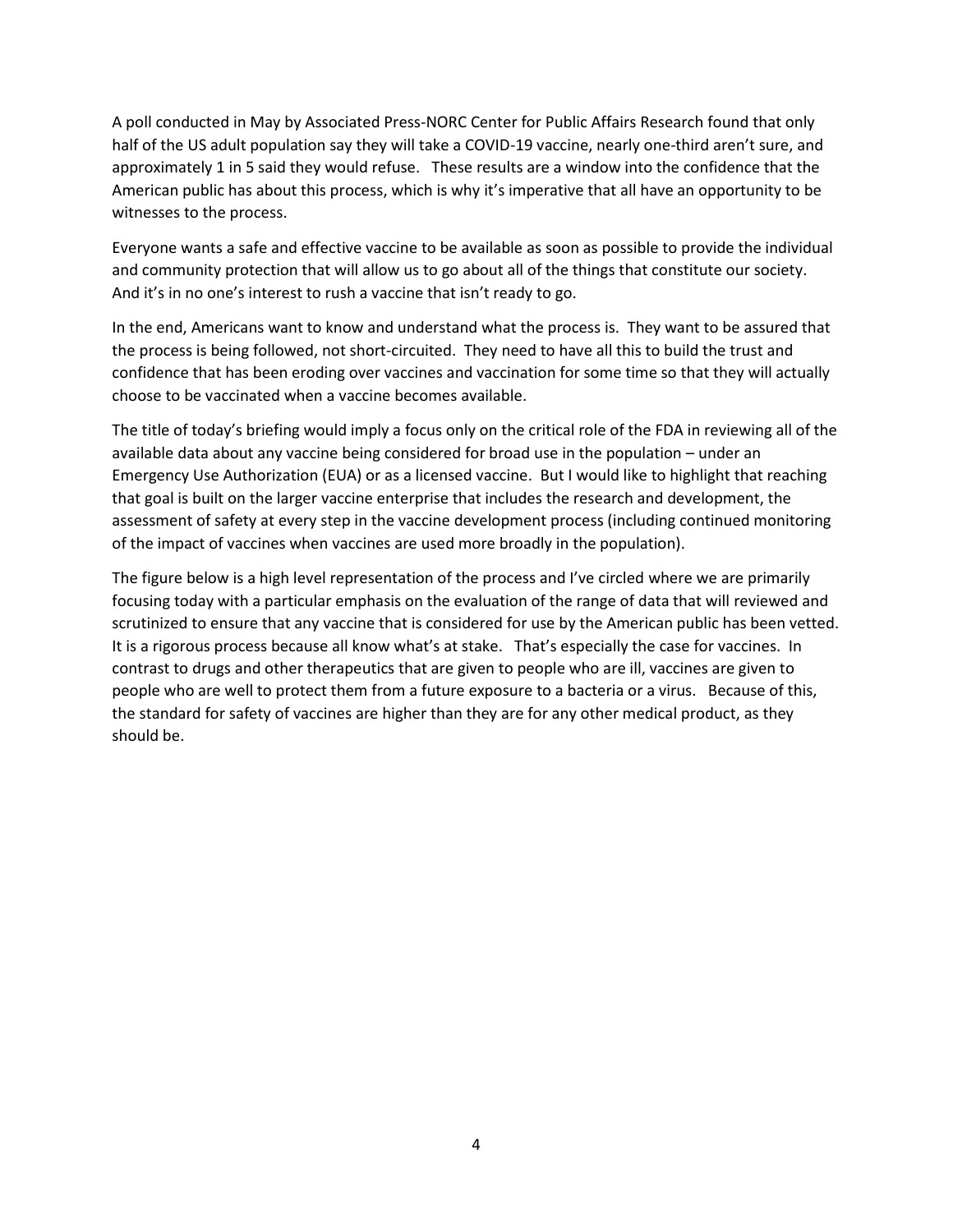

## **Recommendations and Use**

# **Population Impact**

While this picture outlines the elements of the process (and provides some insight into the timelines) what it doesn't adequately depict is the interconnectedness of the many pieces of this ecosystem.

Finally, it is important to note that the vaccine approval process – what we are talking about today – is only one part of the broader vaccine ecosystem. Think of this system as gears in an engine. The gears must all mesh to ensure optimal performance of the engine. So, too, for the development of a safe and effective vaccine – of any type.

Mr. Chairman and members of this Committee, in your role as you continue to oversee the system to be sure that all of the gears in the engine are meshing to bring about safe and effective COVID-19 vaccines as expeditiously as possible, I would encourage you to examine the other parts of the vaccine and vaccination system as well. Even though vaccines are still in development and a handful are being examined as parts of clinical trials, vaccines don't deliver themselves and there are many outstanding questions about plans for the vaccination program.

There are important, but as yet unanswered questions about the specifics of the COVID-19 vaccination program. Some of these were touched on in a Senate hearing earlier this month (before the Senate Appropriations Committee Subcommittee on Labor, Health and Human Services, Education, and Related Agencies).

Among the many questions not addressed in the HHS Operation Warp Speed fact sheet that was released on June 16, 2020 are:

- When will an actual plan be developed?
- How will we ensure that all have access to COVID-19 vaccines?
- Early in the vaccination response, how will we allocate this scarce but valuable resource in an equitable way when demand outstrips supply? And who makes this decision?